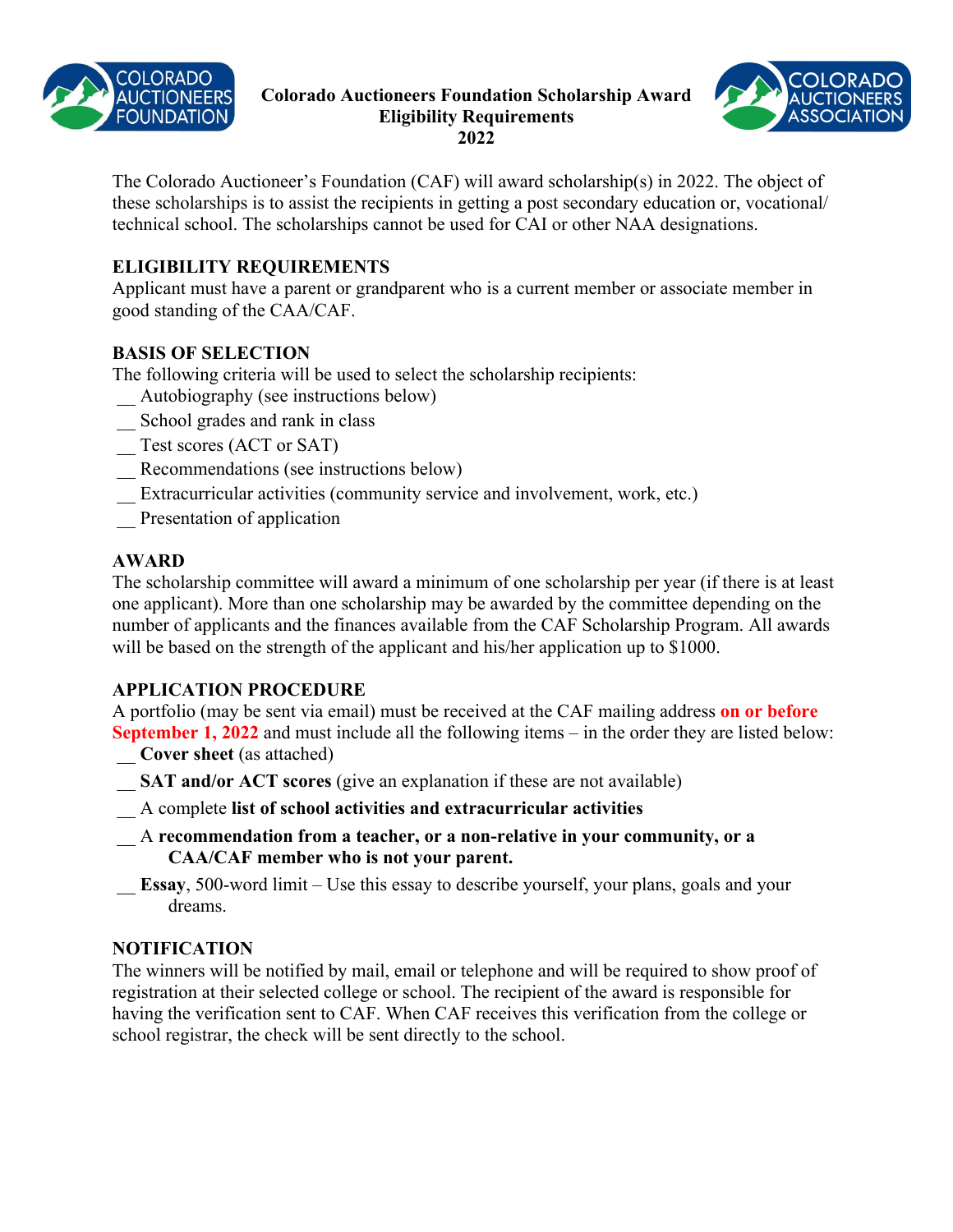#### **2022 Colorado Auctioneers Association Scholarship Award Eligibility Requirements**

### **RESTRICTIONS**

The award may be used for:

- \_\_ Room and Board (while in regular attendance and in good standing in school
- \_\_ Tuition
- \_\_ Textbooks and school supplies
- \_\_ Only one award per recipient
- \_\_ All applications must be complete and received by **September 1, 2022**.

The award must be used during a full continuous academic year, beginning any time during the school year immediately following the award. If a student drops out of school or is unable to continue (except for health reasons), no further payment for any purpose shall be made.

## **If you have any questions please contact: OJ Pratt, Scholarship Committee Chairman, @ (303) 772-7676 or ojpratt@pacificauction.com**

**Send your application and accompanying documents to: OJ Pratt, Pacific Auction Companies, 2950 Colorful Ave, Suite 4 Longmont, CO 80504 Or email to ojpratt@pacificauction.com**